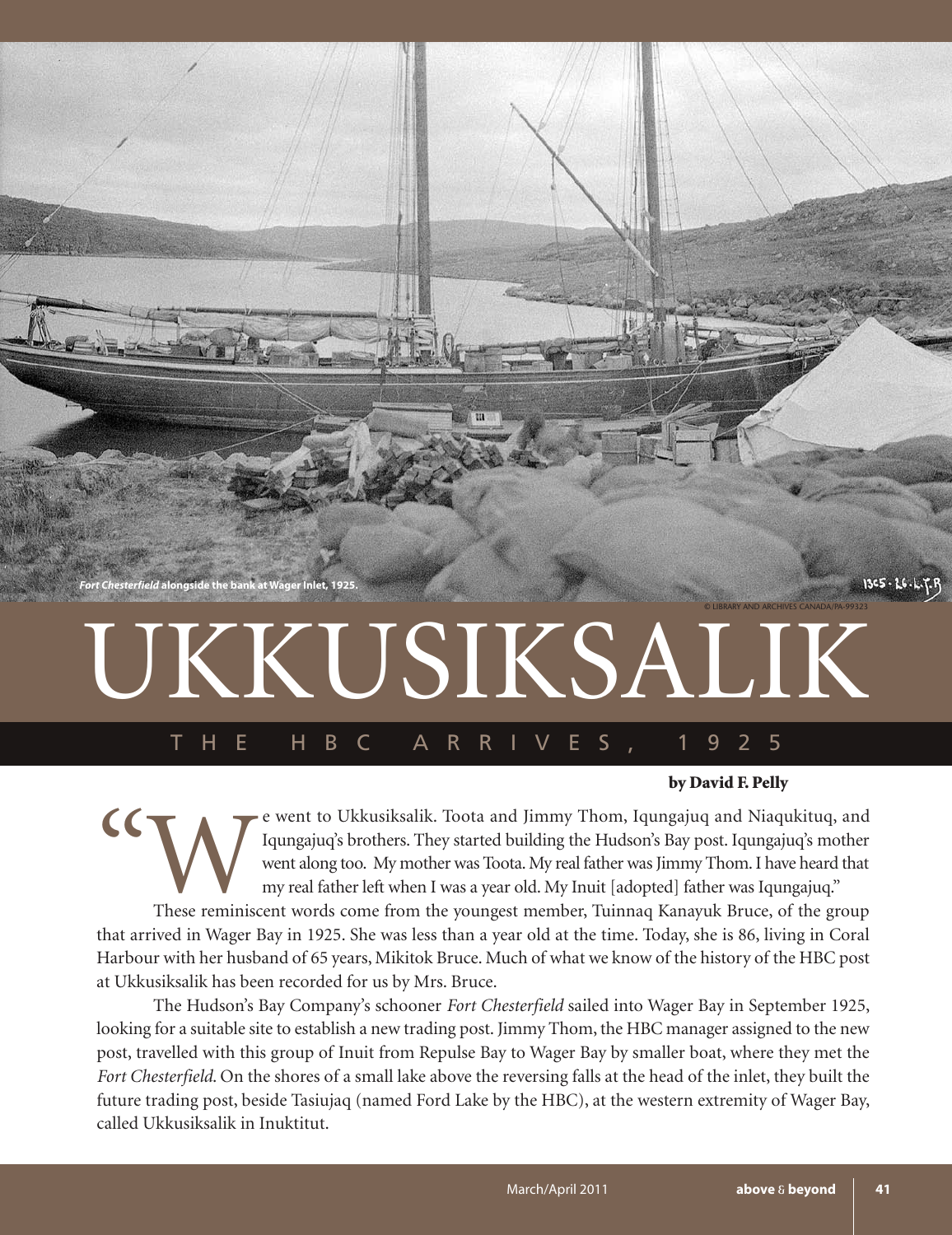It was a time of expansion for the HBC. Posts were already operating at Baker Lake, to the south, and at both Chesterfield Inlet and Repulse Bay along the Hudson Bay coast. The people who lived around Ukkusiksalik were certainly well aware of this access to trade goods. The new post at Tasiujaq was not principally for them, however. The HBC had in mind to attract the people from farther inland, the country near the Back River, extending down to the river mouth in Chantrey Inlet. By coincidence, this area around the Back River's mouth was also known by Inuit as Ukkusiksalik. And the connection between the two Ukkusiksaliks was already well established as a traditional hunting route.

When the schooner sailed a week later, leaving Jimmy Thom in charge of the new post, with the assistance of Sam Voisey as clerk, along with Iqungajuq and his brothers, the post journal records that the house was boarded up all but the roof, and the store was floored. With the incentive offered by the arrival of winter's first snowfall that week, construction moved along quickly. As hospitable as Tasiujaq may seem today, in the autumn of 1925 it must have felt the most desolate place on Earth to the early traders.

Their story is recorded in detail in the daily entries to the post journal; the mundane routine, the good humour, the pain, and the joy are all there. The five-room, uninsulated house in which the two traders lived was 30' x 18', the nearby store slightly smaller. Around them were the tents or iglus, depending on the season, of the few Inuit families who attached themselves to the post.



**A view across the lake at Tasiujaq.** 



EVEN AS THE TRADERS SETTLED INTO ROUTINE OVER THAT FIRST WINTER OF 1925-26, mindful of thEir ultimatE purposE in Establishing thE nEw post, thEy wErE not long in laying plans for a trip toward thE back rivEr country. WITH IQUNGAJUQ LEADING THE WAY, THE SMALL PARTY LOADED UP TWO SLEDS and sEt out ovErland in Early fEbruary 1926.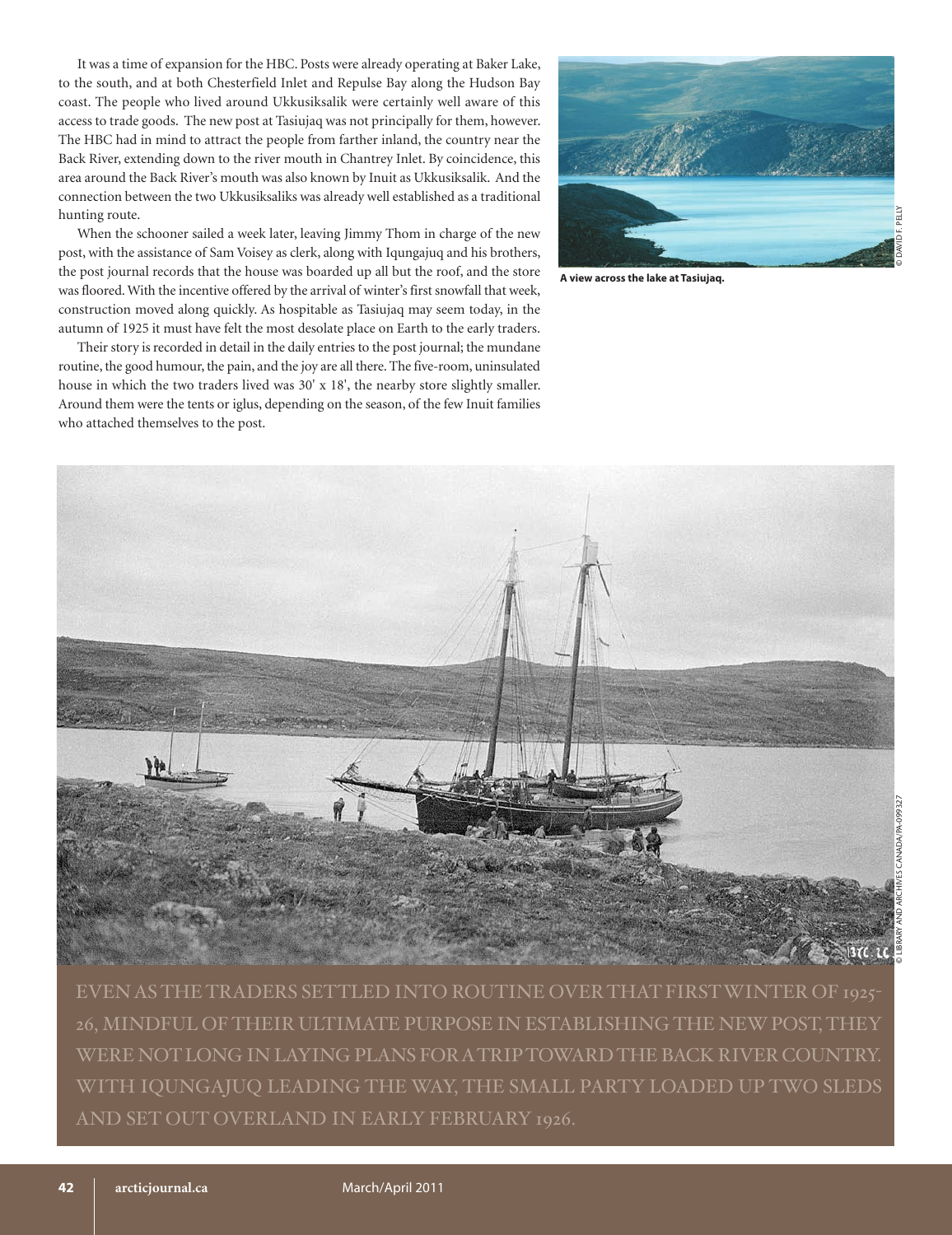

**Tuinnaq Kanayuk Bruce and Mikitok Bruce crossing Wager Bay on a Peterhead boat in 1996, en route to Tasiujaq. "I remember those hills," she said as she looked across the water toward the shores of Ukkusiksalik, which she last saw in 1945.**

Even as the traders settled into routine over that first winter of 1925-26, mindful of their ultimate purpose in establishing the new post, they were not long in laying plans for a trip toward the Back River country. With Iqungajuq leading the way, the small party loaded up two sleds and set out overland in early February 1926. They were gone just over a month, but eventually found some camps near the mouth of the Hayes River, just to the east of the Back River. Here, with Iqungajuq's assistance, they announced the establishment of a new trading post just five days away.

Back at Tasiujaq, on March 16, 1926, the trader wrote in the post journal: "Sik-Sak and Keemalliauckjo arrived in p.m. Keemalliauckjo is the first of the natives from Hayes River," adjacent to the mouth of the Back River, on the Arctic coast, 250 km to the northwest of Tasiujaq. This is the first recorded instance of Inuit from that distant heartland of undeveloped territory — as seen from the HBC perspective — traveling the long established route down to Ukkusiksalik in order to trade their fox skins.

Although, of course, Mrs. Bruce does not remember that first winter when Jimmy Thom was manager, she does remember some of the later managers and clerks. Her mother worked for many of them as cook and housekeeper. As a little girl nicknamed Tuinnaq, a derivative from the word for "looks like a doll," she had free run of the house and store, although initially her family lived in a tent on a slight rise behind the buildings. "I used to come through here for a bath — the white man would give me a bath," recalled Mrs. Bruce standing in the kitchen door of the traders' house. Much of the contents of that house were familiar to her, although she found many things had been displaced, when she visited it 70 years later in 1996.

Standing outside her childhood home, Tuinnaq Kanayuk Bruce pointed across the water to the east, to a giant boulder overlooking the bay where a young man, Amitnaq, laid the dead body of one of his dogs, a measure of respect for his late father and the dogs that had carried him and his mother to safety at Tasiujaq after his father's death. Just south of that, along the hillside, is another grave, where Samson Ipkarnaq buried his young wife within a year of the post's establishment, before the couple had been together long enough to produce any children. Then Mrs. Bruce turned to look toward the north end of a ridge lying alongside the post, where a pile of large stones stood out against the horizon — her grandmother Arnnagruluk's grave. Iqungajuq and his brothers entombed their mother there, protected from marauding animals by the huge stones. The grave is still evident today.

She has a lot of happy memories too. Mrs. Bruce described visitors, Inuit from far away, walking into the post during the summer. She recalled people coming overland to trade fox skins. "I remember people came from Back River, those people with those wooden sunglasses that they made. I was wondering what kind of people they were, because that was the first time I saw people like that. They seemed different people. Their dialect was different from ours. How they dressed was different from us."

Growing up at Tasiujaq was a happy experience for her. "When we were children, we would fish for those small ugly fish that come out from under the rocks. We used to look for sik-siks [ground squirrels] and pick berries. We never used to be bored, even though there weren't that many people living in the area." And some special events stick in her mind. "I remember when they used to have square dances. Tommy Taqaugaq was really good at the accordion. Even though he had an injured arm, he was really good at playing accordion." She recalls one Christmas when, for some reason, her family was not at the post but was camped at Tinittuqtuq out in the main body of the inlet. But the post manager did not forget her — "I remember when it was Christmas, the Bay manager sent me a little doll and candies with the doll." Nevertheless, she often wishes she knew more of what happened during those years at Tasiujaq. It was all recorded, she remembers, in a diary kept by her father Iqungajuq, but that diary has been lost.

Life at the post beside Tasiujaq consisted mainly of the fox trade for the next few years. A new manager and clerk arrived almost every summer on the annual supply ship and the expanding family of Iqungajuq became an ever more permanent fixture. By the early 1930s, that family consisted of Iqungajuq, his two wives Niaqukituq and Toota, and all the children: two girls Avaqsaq and Tuinnaq, and three boys Napayok, Tatty and Tattuinee.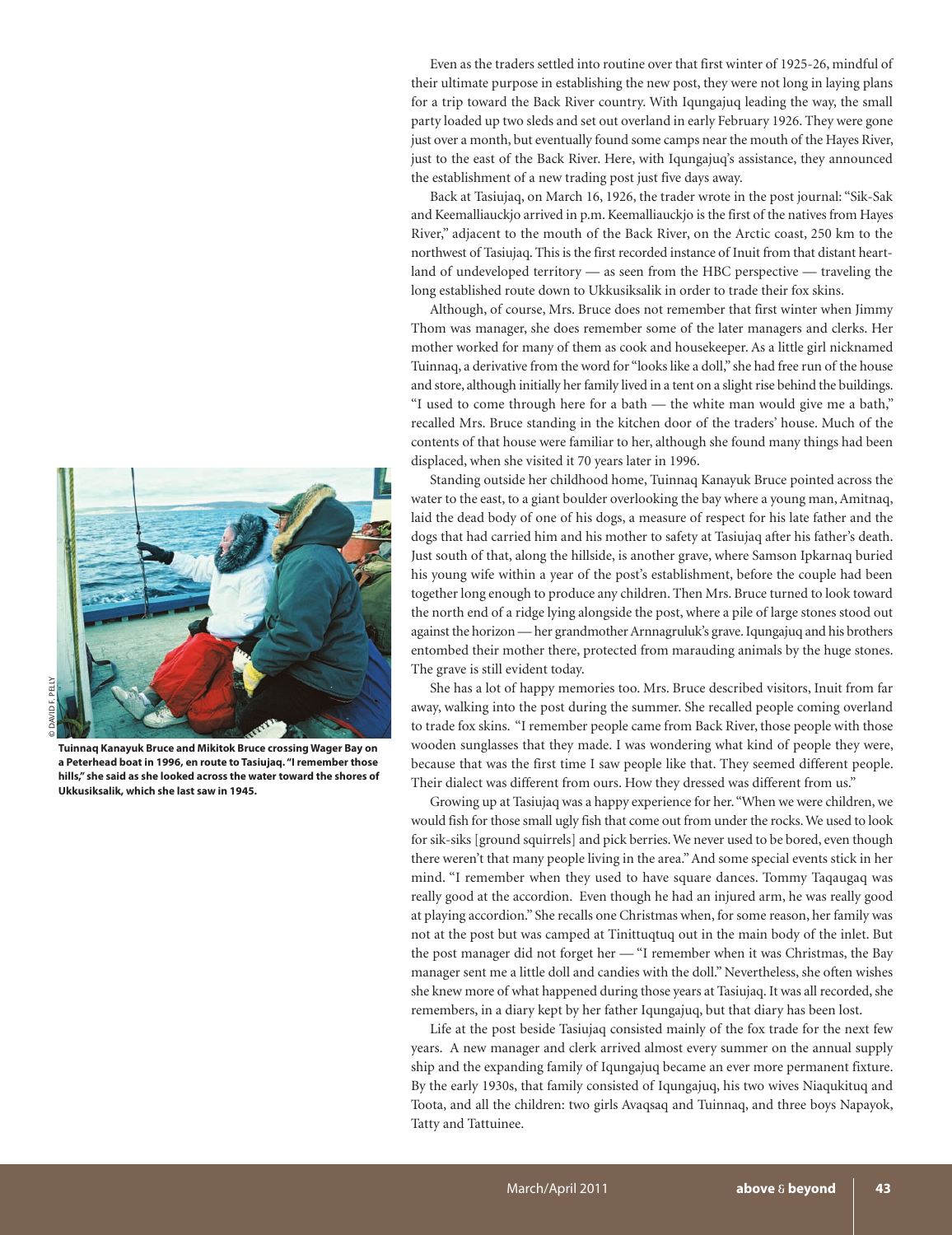The post journals are a telling mix of comments on engines, the first airplanes, and the introduction of short-wave radios, with observations on fish, caribou and seals caught, the weather, and the local people. Almost without knowing, the journal-keepers left us a vivid picture of their life and a record of historic detail that increases its impact with the passing of time.

**December 3rd, 1928:** *Slightly overcast — no wind. Samson off to traps in a.m. Sicsak in with some fish. Men hauling water and feeding dogs. At office work.*

**November 4th, 1929:** *Visibility very poor today — cold northwest wind changing to north towards evening. J. Spence [clerk] with natives Dick & Sutoni left this morning to set some traps up by Kauminalook. Self employed compiling records from Outfit 256 and making out last month's forms. Lamps have to be lighted at four o'clock. The last few days are really the first winter days we have had, frost showing on windows and doors and generally feeling wintry, especially when one wakes up in the morning.*

**December 25th, 1929:** *Dull and overcast, calm, snowing a little. Had all the natives in tonight, gave them a feed and presents, after which they enjoyed themselves dancing for the rest of the evening. The music was supplied by native Tommy on a five dollar accordion. Everyone enjoyed themselves. Ipooyauak and Enukshuk, being Back's River natives and as Dick would say "First time see'em Christmas" were greatly amused and no doubt it made an effect upon them.*

**January 13th, 1931:** *Keeluk has now had a young wife bestowed upon him, she is Samson's wife's eldest girl and needless to say Keeluk is all tickled up the back — and elsewhere, I suppose.*





LIFE AT THE POST BESIDE TASIUJAQ CONSISTED MAINLY OF THE FOX TRADE FOR THE NEXT FEW YEARS. A NEW MANAGER AND CLERK ARRIVED ALMOST EvEry summEr on thE annual supply ship and thE Expanding family of iqungajuq bEcamE an EvEr morE pErmanEnt fixturE.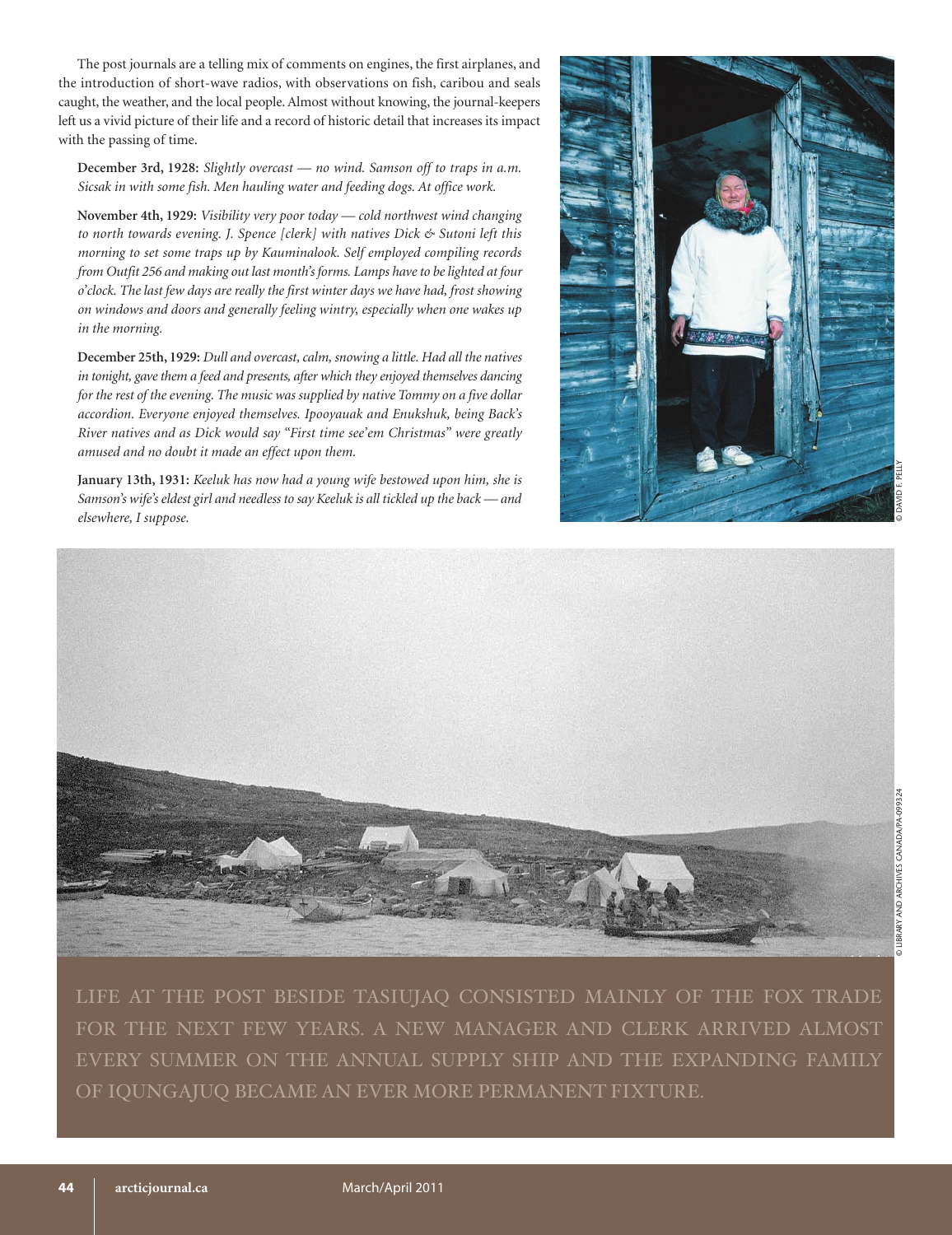**Top left: Tuinnaq Kanayuk Bruce standing in the doorway of the old warehouse and store at the HBC post, Tasiujaq. "I used to live here with all my family. Now I'm the only one here representing that whole family. I felt fine until I walked up to the place where we used to have our tent — the whole family, they were all there — and I couldn't hold my tears back. This place is no longer in the same condition as when we were here, but at least I am able to see it again, as none of them are."**

**Bottom left: Hudson's Bay Co. establishing in Wager Inlet, 1925.** 

**Below: Tuinnaq Kanayuk Bruce and Mikitok Bruce (foreground) with their extended family gathered beside the old trading post at Tasiujaq, 1996. It was during this week in 1996 that Mrs. Bruce's memories of life at the old HBC post were recorded.**

As 1932 passes, the journal notes that the local Inuit have been without food much of the time, and that only one, Samson Ipkarnaq, has come into the post to trade. Foxes are scarce. Spirits are low.

**January 4th, 1933:** *Natives Deaf Johnny, Angatingweak, Sutoxi, & Nowya arrived at post this evening and they all were in a sorry plight with frost-bite, hunger & tiredness. The majority of their dogs had died on them through lack of food and they had but seven dogs amongst them when they arrived here. None of these natives had any [fox] fur [to trade].*

**January 7th, 1933:** *Gave the natives a dance tonight to cheer them up, as they all seem very downhearted & miserable owing to the scarcity of fur.*

**March 27th, 1933:** *Still no signs of any natives arriving, so I guess they are getting very little fur.*

**April 4th, 1933:** *It is time some natives were showing up to trade. They must be getting very little fur, if such is the case the longer they stay away the better.*

**April 9th, 1933:** *Native Tommy & wife arrived in A.M. He had 1 fox. Wager Inlet this year is beyond the pale. It is enough to make any self-respecting trader feel like a rest cure patient at a Health Spa.*

**May 10th, 1933:** *Natives Arngnawa & Nowya with wives and family arrived at post tonight 12 P.M. They bring in the same story, which we have been hearing all winter – absolutely no fur in the country.*

**May 31st, 1933:** *This brings to a close Outfit 263, one of the poorest fur years since this post was established, and it is with absolutely no regrets from either member of staff that we write 'finis' to this most disastrous outfit.*